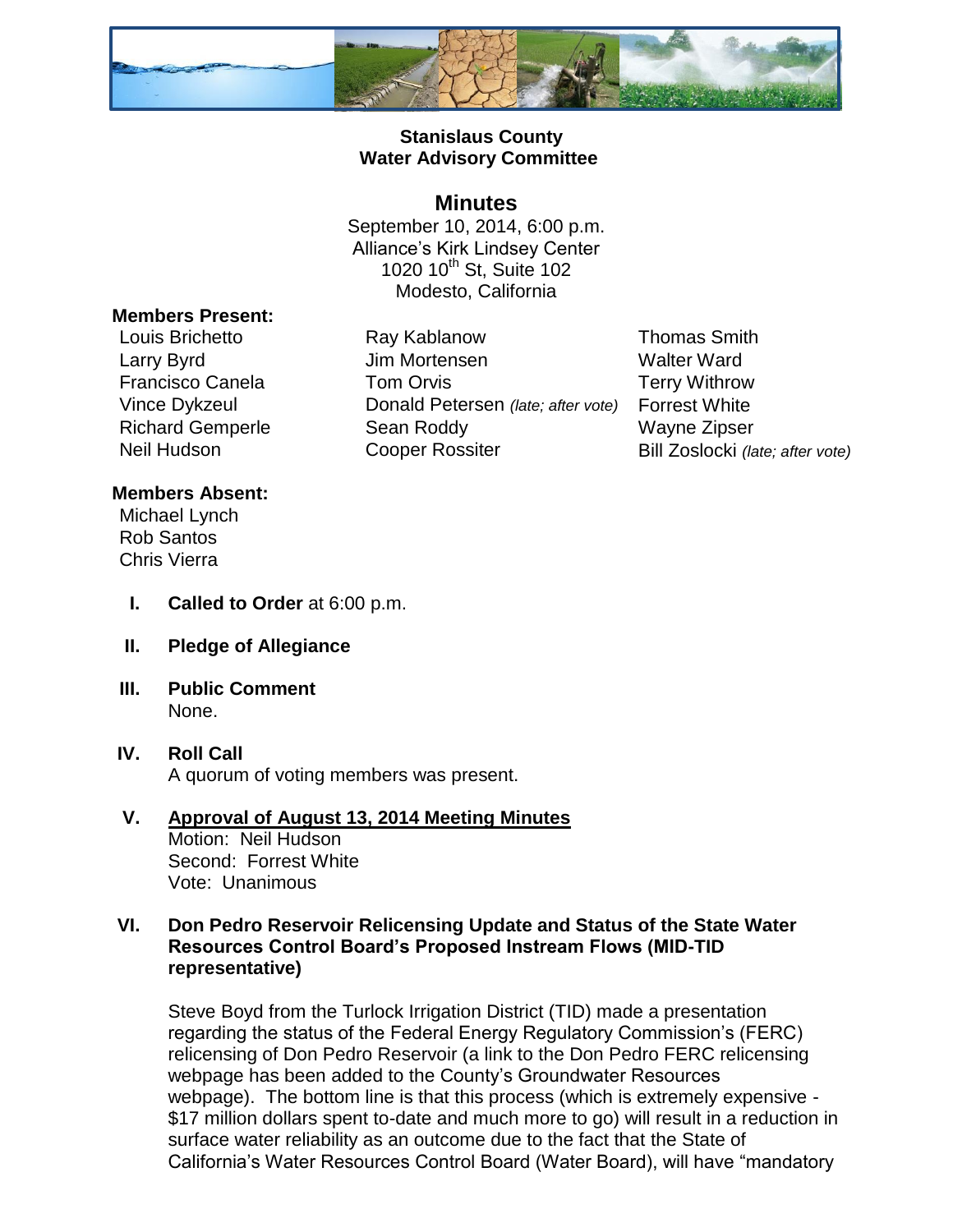conditioning authority" on the revised license issued by FERC. The Water Board has effectively shown its hand (but could do more *conceivably*) with regards to increased instream flow requirements (further discussed below). Other fishery management agencies, such as the California Department of Fish & Wildlife and the federal government's National Marine Fisheries Service, can also place additional restrictions on the FERC license related to protecting certain fish species such as fall-run Chinook Salmon and Steelhead Trout, that could further minimize the amount of surface water availability for agricultural and public supply purposes.

An overview of the Water Board's 's proposal to increase (regulate) the volume of instream flows from the eastside San Joaquin tributaries, in particular the Tuolumne River, was provided to the WAC by Herb Smart from TID. The increase flows being proposed are significant and harmful to our local economy. It is incredulous that the State can mandate two such widely divergent concepts such as re-allocating surface water out of the region (ostensibly for the benefits of certain protected fish species) while at the same time mandating the development of sustainable groundwater management plans. Both can't exist at the same time. The State recognizes this in the environmental impact documents that were prepared for the flow proposal by finding that the impacts to groundwater resources will be "significant and unavoidable" without addressing any means of mitigation.

These presentations were very enlightening for the WAC members as it demonstrates the threats aimed at further reducing the availability of surface water stored in the east foothill reservoirs. As we have discussed many, many times at the WAC, and as expressed in other public forums, the sustainable management of groundwater resources in our region fits hand-in-glove with surface water availability.

### **VII. Water Well Permitting Activity (Ward)**

Walter Ward presented an update regarding the number, type and general location of new water well permits that have been issued in the County. These charts are available on the WAC webpage on the County's website under the tab for this meeting's presentation materials.

### **VIII. Groundwater Legislation Update (Ward)**

Ward provided a summary document regarding the "Sustainable Groundwater Management Act" package of bills and briefly described the main elements of the legislation to the WAC. This document is available on the WAC webpage. The legislation provides a framework for the creation of Groundwater Sustainability Agencies (GSA's) that are given broad powers to develop, implement and enforce Groundwater Sustainability Plan (GSP's). Specific timelines for creating the GSA's and developing/implementing the GSP's are provided in the legislation, as well as compliance reporting horizons. The legislation defines "sustainable yield" as the maximum quantity of water that can be withdrawn over a period of years without causing an "*undesirable result*."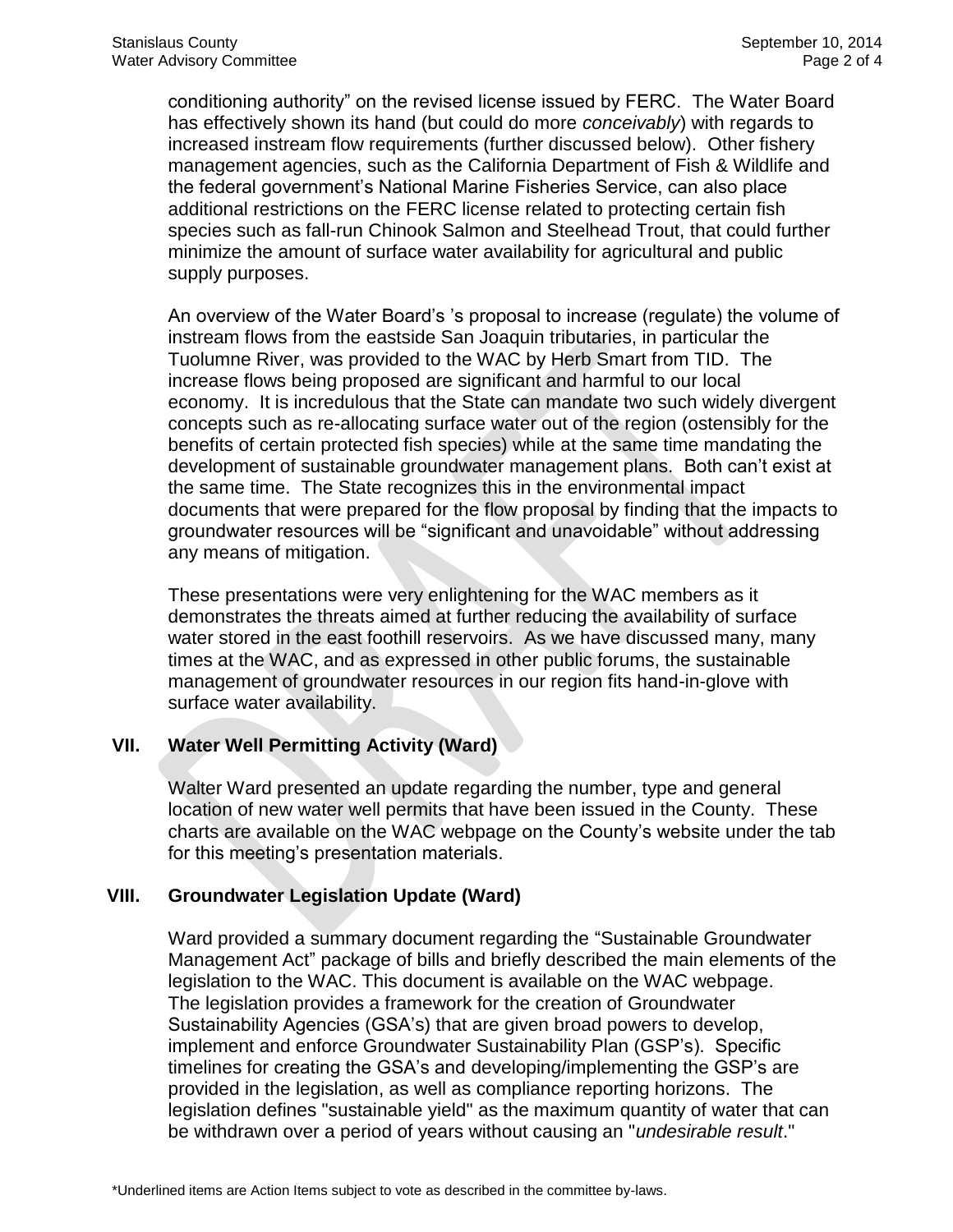An "undesirable result" means one or more of the following effects caused by groundwater conditions occurring throughout the basin:

- (1) chronic lowering of groundwater levels;
- (2) significant and unreasonable reduction of groundwater storage;
- (3) significant and unreasonable seawater intrusion;
- (4) significant and unreasonable degraded water quality;
- (5) significant and unreasonable land subsidence that substantially interferes with surface land uses; and
- (6) depletions of interconnected surface water that have significant and unreasonable adverse impacts on beneficial uses of the surface water.

The plan must include monitoring and management for the basin over a 50-year planning horizon, and plans must articulate measurable objectives to be achieved every five years. DWR will review the plans and will have the power to request changes to a submitted plan. The downside of non-compliance is State intervention via the State Water Resources Control Board.

Significant stakeholder input and public outreach at the outset of any groundwater sustainability plan process will be critical to cost-effectively resolving groundwater disputes, protecting vested water rights, and implementing an appropriate management structure that is responsive to local interests in a timely manner.

The Governor has not yet signed the bill package into law. It is expected that the Governor will do so before the end of September.

### **IX. Alternative Local Groundwater Management Entity Governance Structures (Ward/TAC)**

A couple alternative governance structures for managing the local groundwater basins in compliance with the emerging groundwater legislation were reviewed with the WAC. Both of these alternatives (developed by the TAC) primarily defer to the status quo institutions related to historical groundwater management in the County. It seemed to resonate with most of the WAC members that a broader governance structure may provide greater benefits in the long-term and represent a significantly stronger political position in response to seeking funding opportunities and responding to future water resources challenges that will surely come.

The TAC was directed to further explore this work with consideration to a broader regional structure. The Delta Mendota basin on the west side of the San Joaquin River (which overlaps multiple jurisdictions) will more than likely develop a separate governance structure to address the groundwater issues unique to that